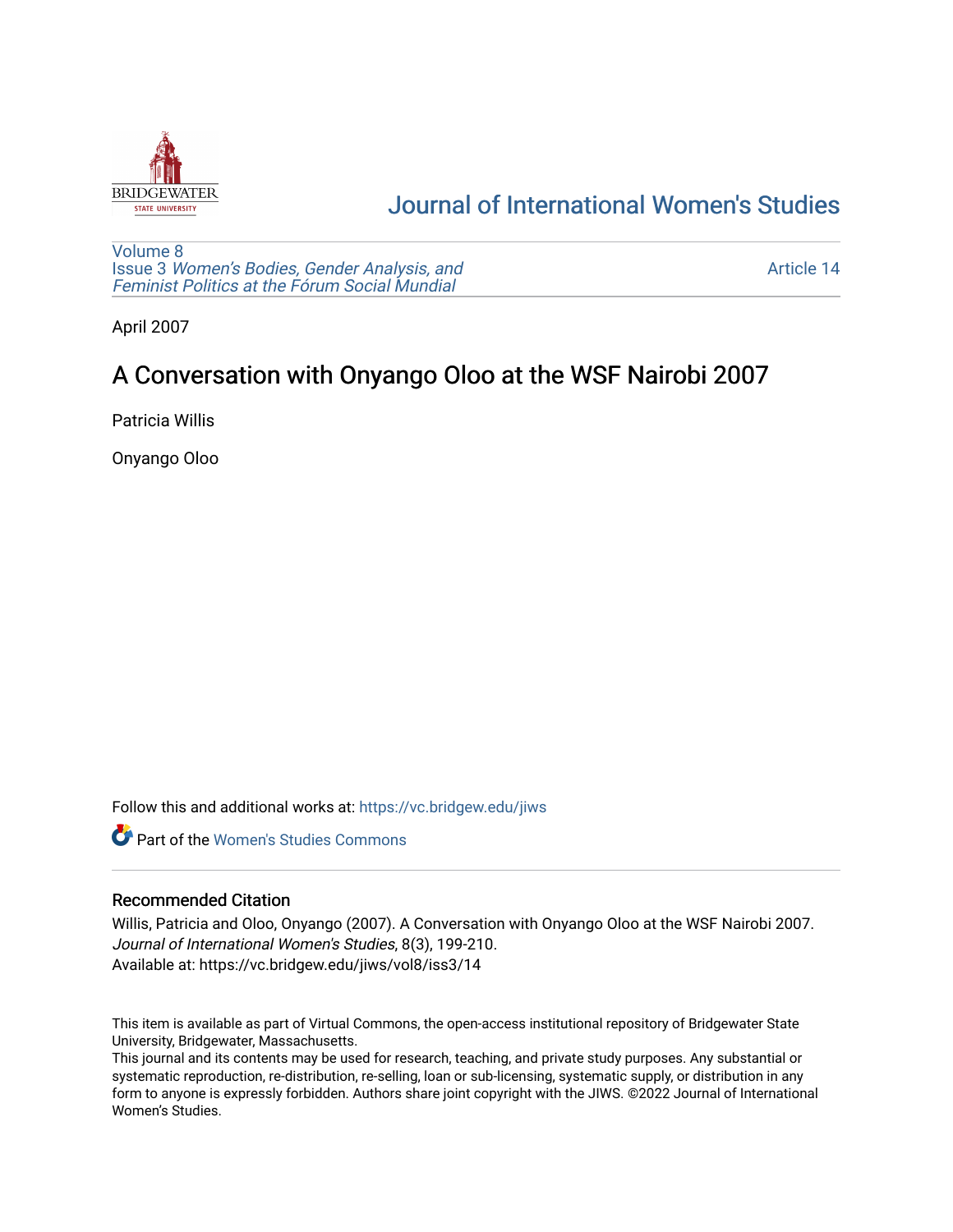This journal and its contents may be used for research, teaching and private study purposes. Any substantial or This journal and the concentration, re-selling, its called the Monte Structure of Nair 1998 and Oloo at the WSF Nairobi 2007<br>Systematic reproduction, re-distribution, re-selling, its and on sub-licensing, systematic supply to anyone is expressly forbidden. ©2007 Journal of International Women's Studies.

## **A Conversation with Onyango Oloo at the WSF Nairobi 2007**

By Patricia Willis

#### **Abstract**

 Onyango Oloo, National Coordinator for the Kenyan Social Forum 2006 and who also served on the Nairobi Organizing Council for the World Social Forum Nairobi 2007, has gained notoriety as an outspoken advocate for women's leadership at the World Social Forum. His widely circulated article, "Gendering WSF Nairobi 2007 - Conceptual Underpinnings," raised expectations among some readers about the role women would play at the Nairobi forum. In this interview, completed in the midst of that event, Onyango reflects on the evolution of his own feminist consciousness and the tactics he feels need to be implemented in order to infuse the WSF with feminist principles.

*Keywords*: World Social Forum Nairobi, feminism, women's marginalization

 Patricia Willis, co-editor of this volume and Social Forum Coordinator for the Women's International League for Peace and Freedom talked with Onyango Oloo on the afternoon of January 21, the first day of the workshops at the World Social Forum Nairobi 2007. She and Laura had become interested in interviewing Onyango after they read his widely circulated article, "Gendering WSF Nairobi 2007 - Conceptual Underpinnings." Onyango was the National Coordinator for the Kenyan Social Forum in 2006 and was a member of the WSF Nairobi Central Organizing Committee.

**Pat**: Your words and the sentiments you express in your paper has made a great many women--- feminists---consider you an ally in their struggle to make the WSF more equitable for women. What do you think of that?

**Onyango**: Well I don't know; I think I just express a lot of things that I have learned from women over the last maybe fifteen to twenty years. So a lot of it [my feminism] is experiences coming from interacting with women who were involved in everything from the battered women's shelters to organizing social movements, immigrant support organizations, and things like that that have given me a different context in terms of gender awareness. So the credit, first and foremost, goes to those women because they have helped to struggle with me and socialize me and have given me a different purpose in terms of fighting for change. That's where I think credit should go.

**Pat**: How did you become involved with these women's networks?

**Onyango**: Well, it goes back to almost a quarter century ago when I was in my early twenties here in Kenya. I was training at the University of Nairobi in the social sciences and I wrote an essay. That essay was penned in the aftermath of state crackdown on "dissident" lecturers at the University of Nairobi and other Kenyan universities; they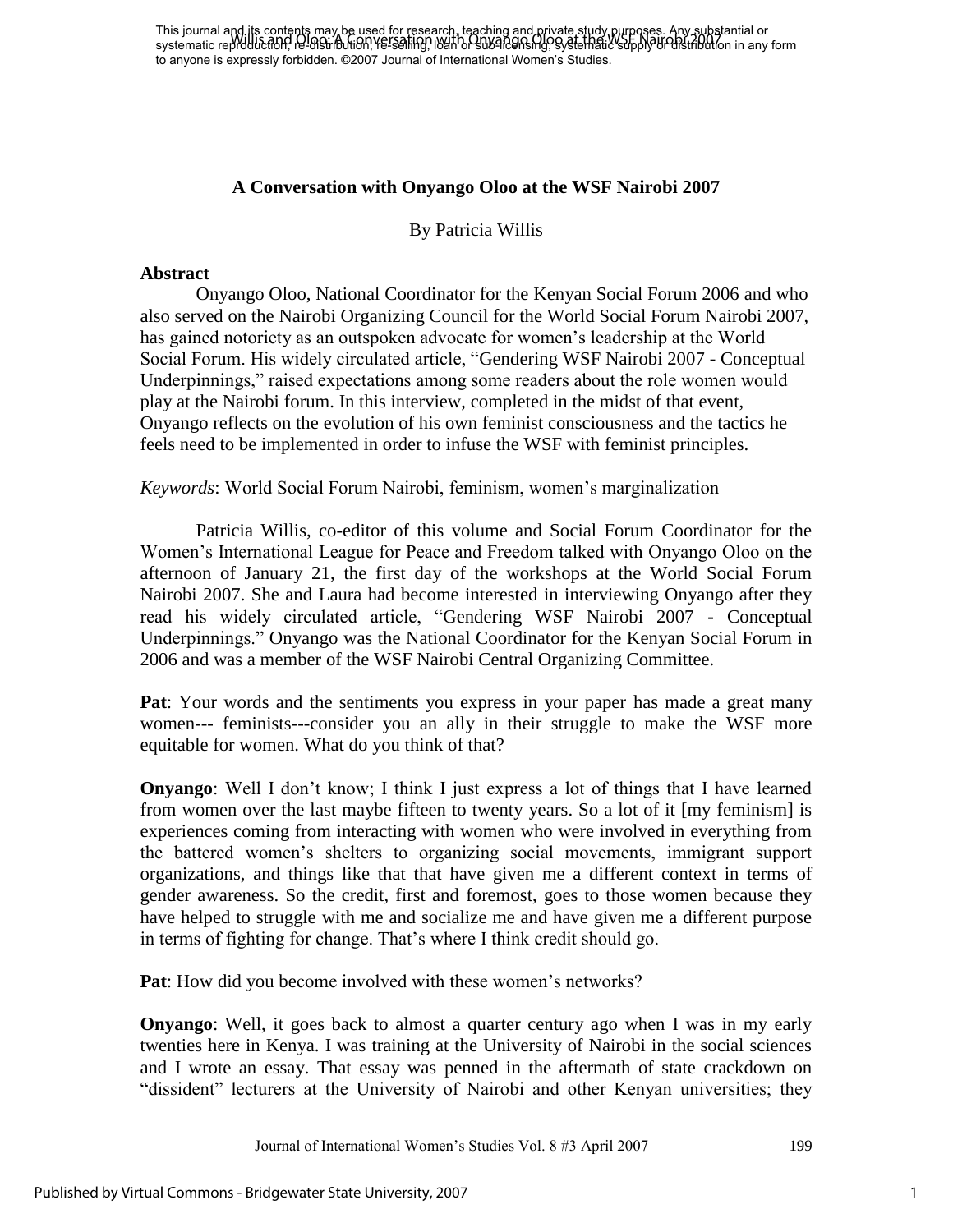were detained without trial. So I started writing this essay on the role of students and youth in society - it was tentatively titled "A Plea to Comrades". I did a draft and I was saying that students should take up positions and speak out because it's very important and, talking politically, at that time my immediate audience was fellow university students. So I wrote it in June of 1982 and I put it away in my box file somewhere and it just so happened, coincidentally, that two months later junior members of the Kenya Air Force attempted to overthrow the Kenyan government. At that time the then ruling party had just passed, through constitutional amendment, making Kenya a *de jure* one party state and of course Nairobi University students were among the few people in Kenyan society who were able to oppose it, so of course when we heard that the government had been overthrown, but more importantly, the junior members of the Air Force who were there, who were more or less the same age as the students, and they came to the campus chanting "Power!" and there we were, celebrating and rushing into the streets. Unfortunately, the army, you know in Kenya you have the army, the navy, and the air force; the Kenyan army is most reactionary, most conservative of the armed forces. So the army came and crushed the coup and restored the president and, as an immediate aftermath, the university was ordered closed.

Now, I grew up in a city called Mombasa. So we were ordered home and a couple of days later I boarded a train and as I was going to Mombasa, somewhere in the middle [of the journey] between Mtito Andei and Voi, the railway police came on board and starting asking for identity cards, which in the Kenyan context, are a legacy of the colonial period; you can be arrested if you don't have identification. So they were asking for my ID and unfortunately I had to produce my student ID instead of my national ID and that was the beginning of my troubles. So to cut a long story short, I was then taken off the train, taken to the Voi Railway police station, where they rifled through my stuff and they couldn't really find anything, and then they come cross this essay, and because it was naming certain key personalities and, at that time there had been an undergoing movement which was putting out publications on "*Pambana*" which translates as "struggle". So the police, being politically semi-literate, assumed that I had copied parts of that from the underground publications and I said, "No, no, no I wrote this thing. This is my stuff". So, basically, I was brought back to Nairobi and tried for sedition. I had two lawyers who both tried to convince me to plead guilty and I refused. I ended up defending myself but I still got five years in prison. I was taken to a maximum facility which is, maybe, five to ten kilometers from here. It is called Kamiti. So I spent those years in jail. But what happens in Kenya is that you are entitled to one third remission of your sentence; but for the political prisoners after 1983 they were told that they would have to serve the full term. So I sued the Kenyan government in 1986 with the support of Amnesty International which had adopted me as a prisoner of conscience soon after my incarceration. The first case attempt to sue the state was knocked out on a technicality, but just about four to six months before the Court of Appeal ordered my immediate release I completed my sentence, they awarded me damages and I was released, but I was not safe in Kenya because they wanted to re-arrest me. So I fled across the border to Tanzania. I went to the United Nations Commission for Refugees and at that time there was a pact amongst the three states Kenya, Ghana, and Tanzania that "if you keep out our dissidents, we'll keep out yours". So what would happen is that I would get asylum as a refugee but the Tanzanians would say, "You have to look for a country of resettlement".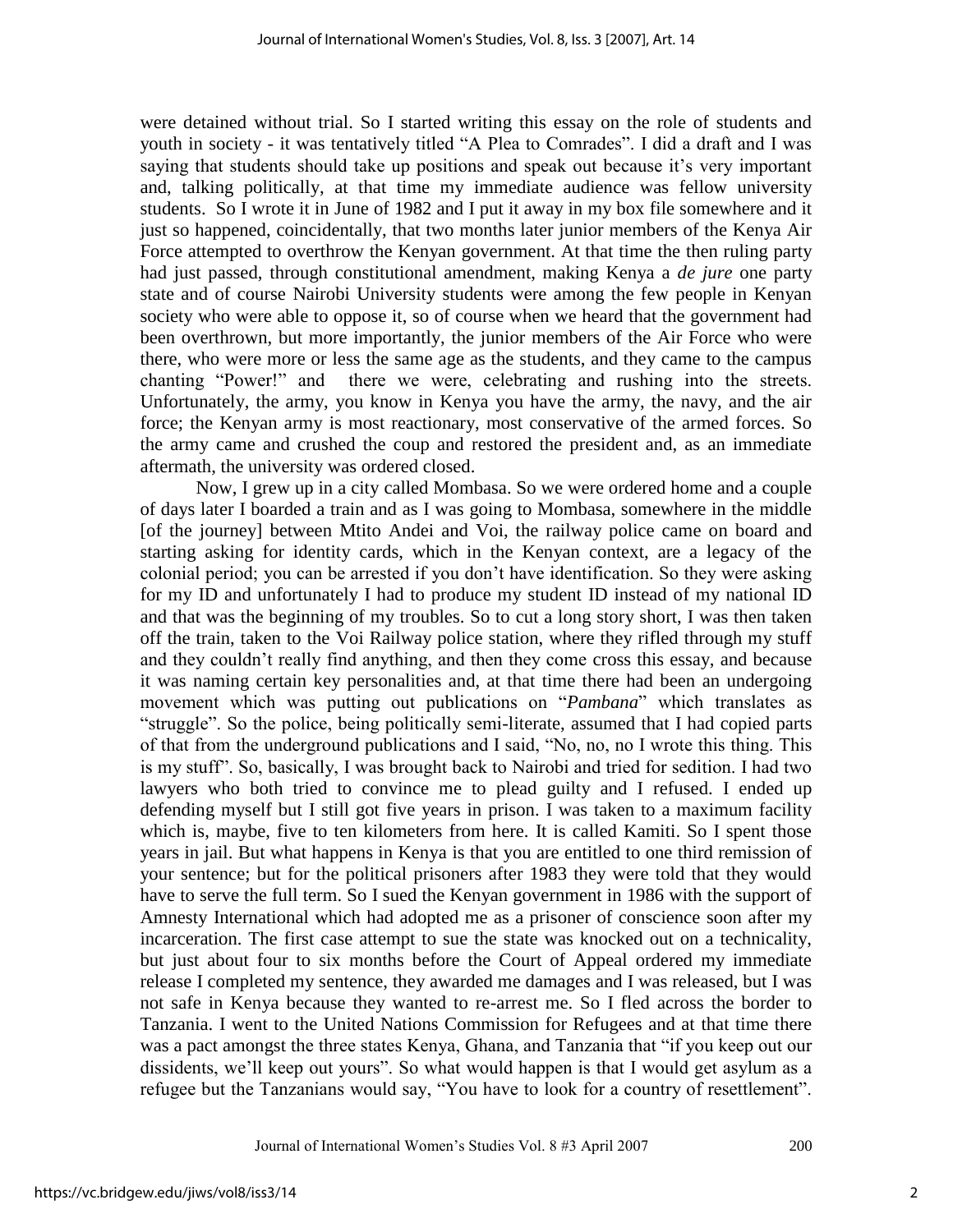So that's what happened: I stayed in Tanzania for a year and at that time there were only two countries in the world, Benin and Canada, that were offering to take up these Kenyans basically hovering around with no place to go. So that's how I ended up in Canada in November 1988. Some of the South African exiles I had met in Tanzania, had hooked me up with their ANC comrades and as soon as I landed in Toronto I met with many people—Palestinian comrades, with the Canadians and American activists including people who had resisted the [Vietnam] war in the sixties and that's how I got involved with radio, and at that time the people who were running the collectives were women or feminists who were involved in different aspects of [liberation movements], people who were lesbians, bisexuals. Then through that I got involved with community organizing in the broader black community and the left wing community, and of course with the Kenyan exiles.

So that's where I met many of these people who were themselves leaders in their own right and it [my feminism] came from little things that women pointed out to me repeatedly like for example: when people are meeting, who gets to take the minutes; who gets to make the tea; little things like how men take up so much space, not just in talking but even in proximity; they just crowd out somebody's personal space, and men do this without thinking. When a woman is speaking everybody is sort of scribbling or whispering, having side conversations, nodding off and then when she stops they act as if she didn't say a thing. And even in terms acknowledgement, of eye contact, even going to a women's meeting and what my friend calls the "politics of furniture". So it has been a lot of experiences from the left and of course realizing that, first, that men are very much on the defensive. So they find ways of justifying their acts.

My sister comrades did a lot to sensitize me, but you see I was radical to begin with, but then it was different and then that whole issue about practicing your politics in your personal life, the whole thing about the personal is political is something which, working with women, in reality situations. For example, men don't have a problem saying "Let's meet in this pub at 8:30", forgetting that some of the people expected to attend that night meeting could be single parents who have to pick up the kids at 6:00 or they start paying a dollar per minute. Or telling somebody "We're going to meet today not tomorrow" and nobody's been able to make arrangements for childcare, and things like that. So those are the kind of things, and one must say, each part of the world has contributed something to the pool of the progressive thinking and progressive experiences. Being in North America certainly opened up my mind much faster. Of course I can compare to some of my Kenyan comrades back here at home who have not had experiences, for example, around sexuality, sexual orientation, those kinds of things. A lot of people in Kenya, who consider themselves radicals, when it comes to issues of gays and lesbians, are extremely homophobic and I know that I had to come out of that experience, because for example, when we were in prison, men having sex with other men, it was mostly in the context of prostitution, and so some of us were young and witnessed older prisoners sexually exploiting younger prisoners. We were incensed and outraged and waged campaigns against men having sex in prison with other men.

Like I said, there were people working in the radio station, there were people from that whole spectrum: lesbians, gays, transsexuals, and all the permutations in between. The struggles of gays and lesbians opened that space [in my mind] on so many issues and even in terms of the women's movement issues, around choice and abortion. But people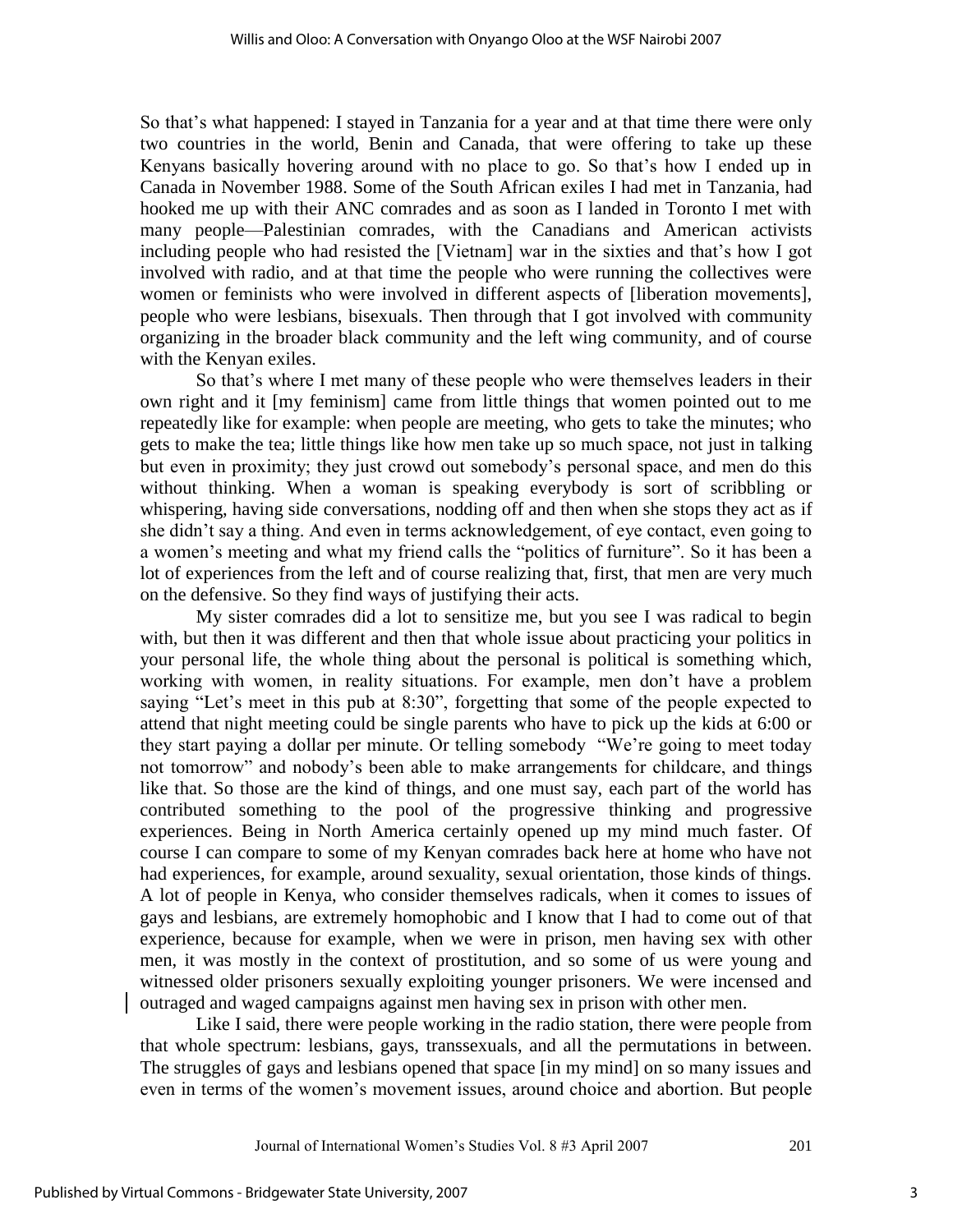would say to me, "You've been confused by all those Canadians". But again, I can attribute to the progressive movement, not just women, but North American social movements. And so, even the peace and anti-war movement helped to transform my social and political consciousness. Having worked in social justice organizations where there was consensus decision making approaches, rotating chairs in meetings and so on; so I am still blown away when I see many NGOs and social justice organizations stuck in very hierarchical models and structures.

**Pat**: So what you did was to incorporate the social change motives of many of the progressive movements, including the feminist movements, into your personal philosophy of life.

**Onyango**: Of course, absolutely.

**Pat**: But many, many men have not done that. They have incorporated the anti-war movement, or the anti-global movement, or the indigenous people's movements into their own social protests, but not the feminist movements, but you did that.

**Onyango**: Yes and I guess also it is because I had a friend, a Kenyan woman, who went to Canada as a domestic worker, who told me straight up that she was bisexual and if I could deal with that then we could start having a conversation. So that was the reality from day one and, for her to say "I am a feminist" and her experiences in terms of the workplace, and in terms of interacting with people, and that was her first political identity, as a feminist, and then because of her sexuality, many of her friends were lesbian, bisexuals; we all became friends.

**Pat**: We need more men who have undergone processes like yours.

You mention in your article that African women have made substantial inroads in principal organizing positions in the various African social fora and the WSF Nairobi, but yet not parity. What influence do you think the Mumbai WSF 2004 might have had on African women's success here? I wonder if the African and Indian women are more adamant, more vociferous, more radical than, for example, western women currently seem to be.

**Onyango**: Because in terms of the pioneers, the people who have jumpstarted the Kenyan Social Forum, people at the core were women, not all, but at least women are very much a part of that core. For example, up until last year, the only member of the International Council of the WSF was a Kenyan woman - Njoki Njoroge Njehu -who used to be based in Washington, who was actually the director of the "50 Years is Enough" campaign but she has since relocated here and heads an organization called Daughters of Mumbi which mobilizes with a lot of rural women's networks, and Wahu Kaara who has been an activist for a very long time. Her late husband was a fellow exile; we were together in Tanzania together, and she has made a name for herself as an activist in her own right. So when people started to organize the Kenyan Social Forum- Njoki, Wahu, and others brought in the networks that were reaching to lot of women. So women have been part and parcel of the Kenyan Social Forum.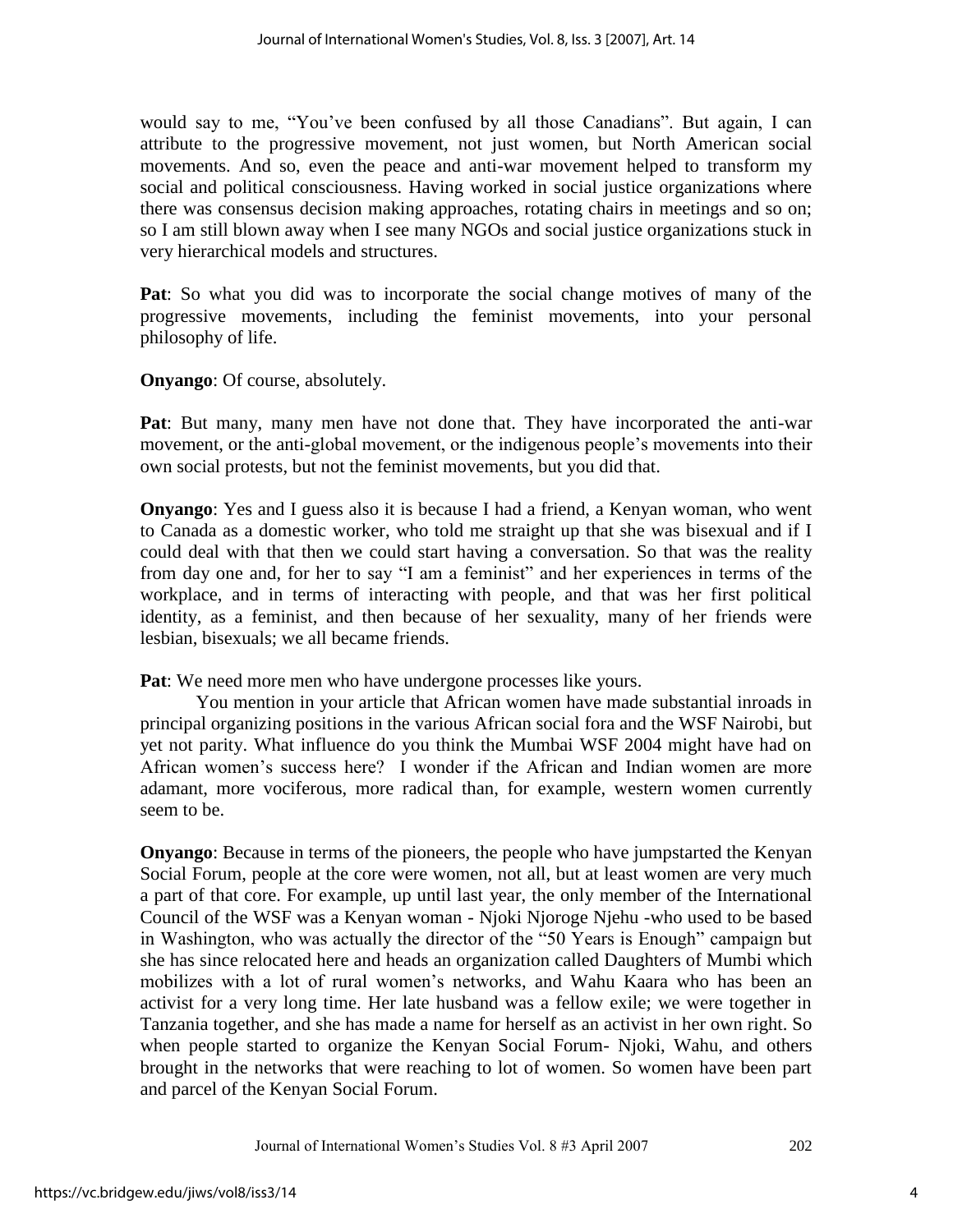Incidentally, Wahu is often conflicted herself when it comes to defining herself as a feminist, but then when she speaks, when she talks, she obviously, echoes and articulates clearly feminist positions – so I think it is sometimes the idea, the perception of what a feminist is. So then in her particular case she is also dealing with a lot of careerist women who talk about the flavor of the month, so to speak, talk about gender parity but are clearly not grounded in organizing women from the grassroots to empower themselves. Wahu is one of the people who helped start a group called Kenya Debt Relief network (KENDREN) which is one of the founding and constituent members of the Kenya Social Forum. She has very strong connections with the women in the countryside, across the country, very much part of the debt campaign. Wahu came about it from that network. You find a lot of groups that have a gender element to them but the majority of Kenyan women live in the countryside. Many activists here work in a certain milieu which is very self-referenced. So the language is not rooted in communities of women who are trying to change their lives and empower themselves.

 So what eventually became the Kenyan Social Forum still had a lot of male culture, even in terms of how meetings were run, in terms of who has the voices and who makes the decisions and things like that.

**Pat:** Why would you say that is the case?

**Onyango**: I guess because it is a reflection of Kenyan society. It is basically very misogynist, very sexist, and I have seen women who are very strong, very articulate, who take no prisoners, but I have seen the same women when they get a male partner in their lives they retreat. Even within the Kenyan Social Forum, otherwise very strong women often defer to some of their male colleagues due to a variety of cultural, social and patriarchal factors. These are the kinds of things that are not formalized but are socialized. And then the networks, the old boy networks exist also and the old boys have stronger connections than the women when it comes to their networks and other connections. A simple example is who gets to go abroad, who gets to go to Porto Alegre. Somebody will know somebody because this person funded their NGO and the woman will be working from an NGO that did not get funded, so that kind of relationship which is more subtle, will determine who calls the shots. Sometimes we find that, like myself, I am sometimes the loudest feminist voice in the room because women have seen how they are silenced, stigmatized, and stereotyped whenever they raise issues to do with women, "Oh you're raising this because you are a woman" or for me "You are raising this because you have just come back from Canada and that will too wear off and you will become a real African man again" and sometimes women being literally shut up with "This is not on the agenda" "Do you have a feminist axe to grind?" and that kind of stuff. A lot of women have told me that in order to make peace, or because of the jibes, the sneers, the put downs, or snide remarks, they shut up. Or a frequent comment in Kenyan circles, seminars, workshops is, we have a meeting of say four guys and they say, "Oh, we have to have some gender balance, Pat, can you come up here?" And that is gender balance. And that is so common. Or this committee will say, "We need a woman".

**Pat**: *A* woman?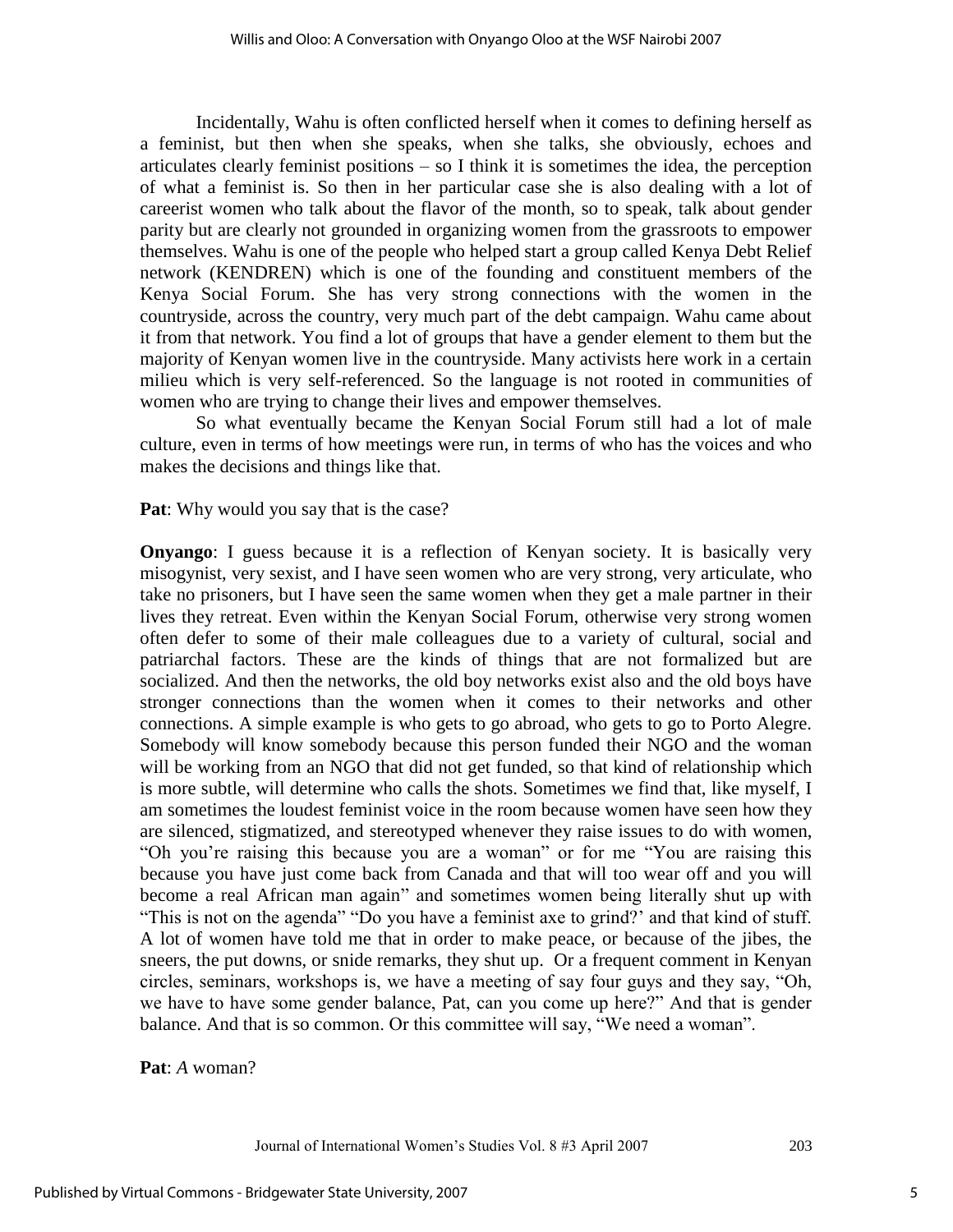**Onyango**: Yes, *a* woman, and you know sometimes I see a lot of women shrugging and saying "Here we go again". So when we are supposed to be, quote, politically correct there will always be that superficial attitude, "But how can you say that. Look at  $X$ " and they have meant a woman who with a high profile within the NGO, the civil society organization and so on. At the end of the day we have to remember that we are still living in a society that really treats women with contempt, I mean just see what men do in public, ministers with their wives and mistresses, and for example when it comes to divorce.

**Pat**: It is also an immense task I imagine to include women from rural areas in Africa in the WSF who have limited access to organizing tools such as internet, social forum committees, etc. in the large numbers that they represent in the population. This is also one of the populations most severely affected by neoliberal entities and policies such as World Trade Organization, International Monetary Fund, structural adjustment policies, trafficking, health problems, AIDS, raising orphaned children either from war or from AIDS. What has the WSF Nairobi done to get these women to the WSF Nairobi and to have their voices listened to?

**Onyango**: It has happened because of some of the networks, mostly working in small networks, rural communities, small farm and fisherfolk and they have brought a lot of women, especially around land. AIDS, which has affected mostly women, has brought a lot of women into the WSF process. Another network which has been heavily involved is Madre which is based entirely in the countryside. And another network which is very strong is the Kenyan Human Rights Commission. This is not so much rural women, but working class women. So the networks that make up the umbrella have brought in various communities. I must say that Joyce Mulama of IPS (Inter Press Service- a non profit news agency. They are the ones who did Terra Viva during the social forum. Website: [http://ipsnews.net/\)](http://ipsnews.net/). She's a Kenyan journalist, and through her work she has highlighted a lot of stories involving women. And you know that one of the biggest issues now includes rape and violence against women. So that has also brought in those networks and that's how they have gotten involved.

**Pat**: In your article you write about the magnitude of violence against women and you deplore this condition of life for women. There have been several reports of rapes at WSF events (2005, 1-2 women) but rumors of over ninety rapes which, I think somehow speaks to the power of fear that our various patriarchal societies create in women around rape. You mention several actions which the WSF Organizing Committee could take to make the WSF sites safer for women? What of your suggestions has been implemented here in Nairobi and what other concrete suggestions might you have for the WSF Organizing Committee?

**Onyango**: Well what we did, of course we collaborated with Roselynn Musa, who works with FEMNET, what we did was a joint project particularly in northern Africa, which was sent out to a couple of funders so they could be resourced. But some of these other suggestions, we have tried to put them through the different commissions doing the work. You know there are seven commissions doing the work: media and publicity, social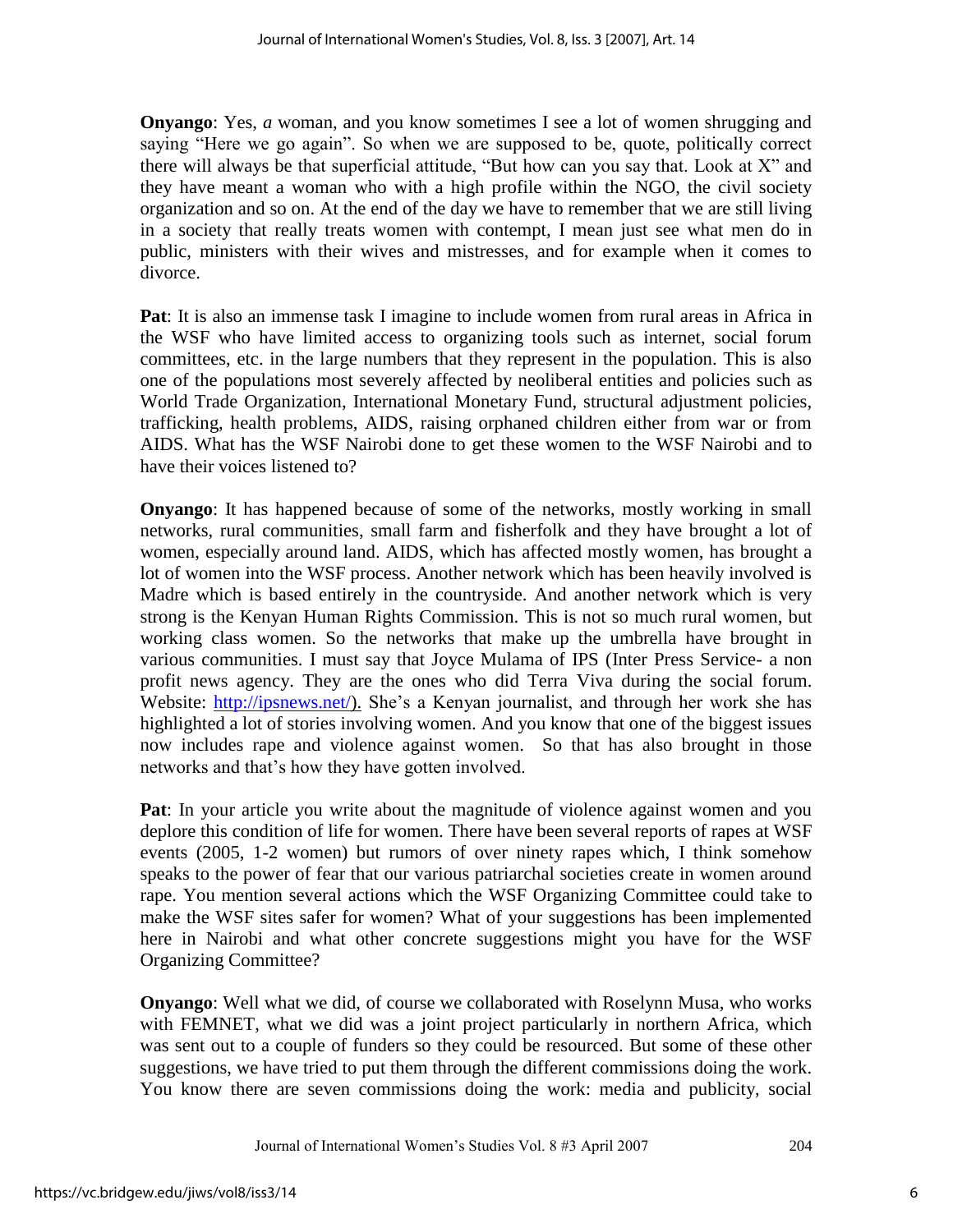movements, resource, program content, methodology, youth, and culture. So in all of those we are trying to integrate gender approaches and so that when it came to resource and fundraising we specifically fundraised to see how to implement those things. When we talk about media and publicity we talk about the media portrayal, the messages, the language. I had suggested an information booth and information kits talking about that whole issue. I have not seen that suggestion implemented. You have to understand that in making that suggestion I realize that it's a terrain where there are a lot of struggles. Also, I don't know if it was happenstance, but maybe a month after I made that suggestion I got a call from a lesbian couple [from Scandinavia and the Central America respectively] and they said we would like to talk to you. So we met in a coffeehouse and they were trying to make sure that LGBTI has a platform in the WSF. At that time it was very difficult even to raise that issue within the Secretariat but we agreed on a strategy to mobilize and to register some issues to do with safety, most specifically around issues of homophobia. For example one thing that we have struggled for is, there is a group called the Five C's, the Five Centuries Theatre Group because they once did a play called *Five Centuries* which traced a history of Africa from the slave trade through the colonial period and all these isms. So we went with them to India in November and they were part of a cultural troupe which put together what we called "*Made in India*" which was basically a depiction of our political resistance against foreign domination and imperialism using culture. So the LGBTI community has been marginalized, constantly marginalized even in terms of being able to be on the program. So because of my position within the Organizing Committee on the Secretariat, I always am like a little intelligence agent, and I said to the Five C's "Listen there is a meeting, you have to go to it, you have to be there because that is where the decisions are made". I hear from men who are active on the committees. They would not say something which is obviously sexist but they will come up with an ideological sentiment like, they will say "Oh, we like the Five C's but they are so ideologically and politically immature; I don't think we'll use them." So it has been using those kinds of subversive actions which don't appear subversive.

So other ideas have just been shut out because people don't take issues that affect women seriously. You see, I have gotten comments from all over the world about that paper but do you know that within the Secretariat not one single person gave me a comment on it.

## **Pat**: Have they read it?

**Onyango**: Yes. I circulated it amongst the Secretariat first. Not one person, woman or man, gave me a comment on it. But that silencing, killing certain issues with negligence, is also a pointer that they still are not, not, my voice, as you mention, is not a majority voice. So it has been difficult and like I told you at first that some of my sister comrades, they almost want to get away from it because they have suffered so much. Some of them have said "Listen, we are glad that a guy is doing this". I remember a friendly banter. I'll tell you what it was. One of my co-workers walked into my office and asked me a question about the media. And I responded, but then, I said to him "I just want to ask you something. So and so here knows more about the media than I do. Why didn't you ask her? What do you think that tells her?" And then what the guy said next was "Oh you are just trying to play up with the women" and he proceeded to make more similar comments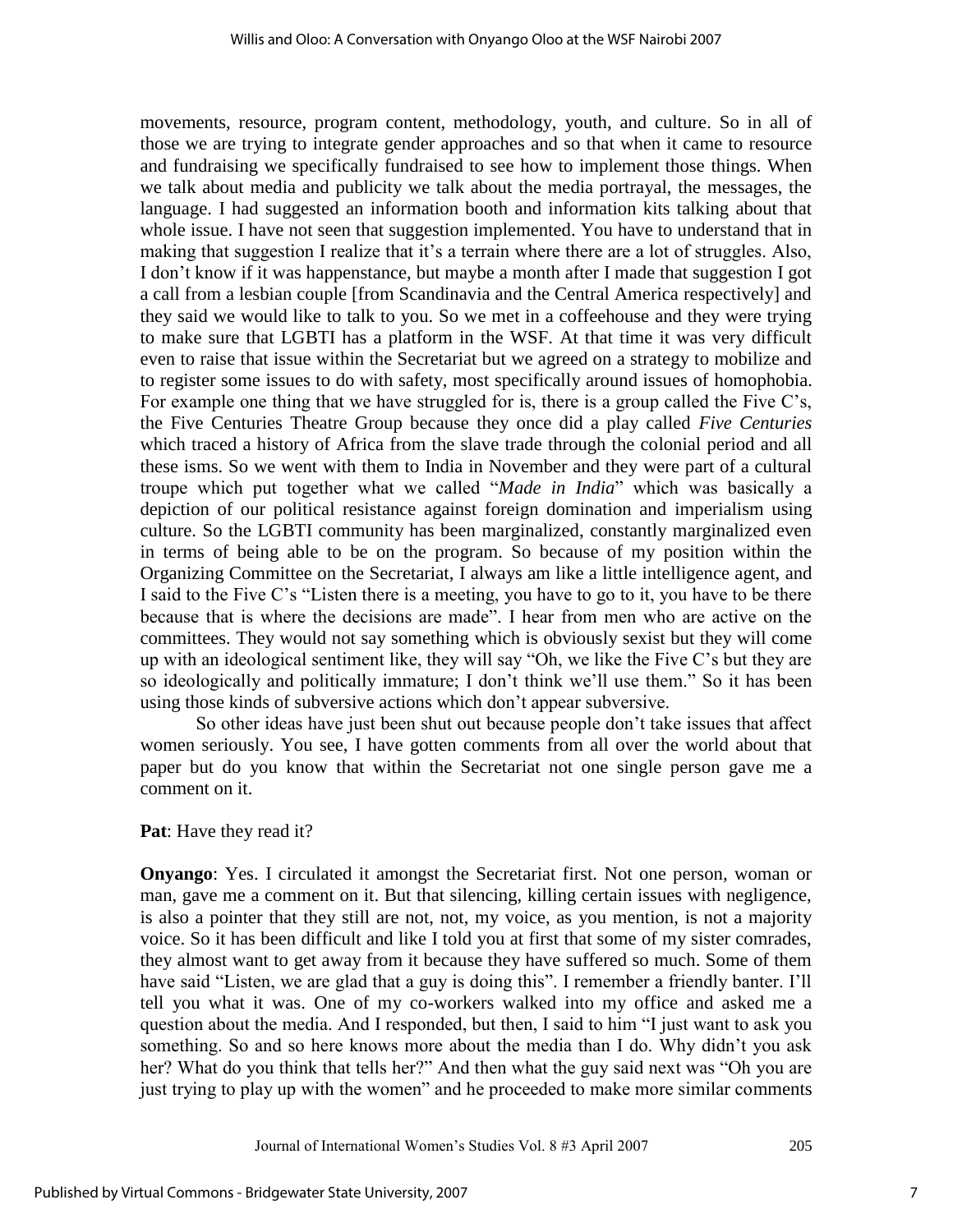to me, such as that I chose to work with some woman because she is more beautiful and other comments like that that would make you throw up. But because people know my position, women have found it easier to come and talk to me about sexual harassment, for example, or inappropriate advances and other things when they feel they are being belittled by men. So that has, in a practical working sense, it has created a good space. That paper does not fully represent the realities, the intransigence of a very male dominated culture which permeates civil society. This is very much present in the World Social Forum Organizing Committee and it has been ameliorated a little bit, but at least at the continental level, women from different parts of Africa are quite strong and active, women like the South African women and others. They have been quite active in spite of circumstances. I can say it [the paper] has been very mixed blessings.

**Pat**: I will say this Onyango: you are ahead of your time in so far as being a feminist man but that's ok. There are many many of us who are right there alongside with you. So when you feel you are alone in the struggle as a man, remember that you are not.

# **Onyango**: Thank you.

# **Pat**: You're welcome.

 The neoliberal policies and practices that have swept the globe ever more increasingly in recent years has, as one of its major components, the reliance on women as: secondary and temporary laborers; as fodder for the sex industries which neoliberal capitalist practice relies heavily upon to feed the rapaciousness of male workers, male militia, and male tourists; and neoliberalism also relies heavily upon the socialized docility of women and girls. Neoliberal capitalism must have these characteristics in women if is to maintain its hegemony and satisfy its most insatiable goal which is profit. Generally speaking, men will not work for the low pay that women are expected to work for; men are not docile; men do not use other men for prostitutes, they use women. The WSF's initial struggle was with neoliberalism and it continues as the main theme of the WSF. Given that women are the basis for much neoliberal action and given the initial and primary theme of the WSF, it would seem a natural conclusion that lead WSF founders and organizers would see this as a major component of neoliberalism, but that does not appear to be the case in any fashion. How is it that the authoritative WSF committees cannot see that women are central to neoliberal practice, to capitalism, to imperialism. Can you comment on this? Shed some light on why the organizers do not see that women are the most used and abused "resource" of neoliberal capital.

**Onyango**: Well two answers to that. At the conceptual level there is a lot of stated realization of that. For example many groups have linked sex tourism with trafficking and neoliberal policies and practices. There is a lot of realization on the part of organizations around the specialization of labor and the maquiladoras and women. So there is a lot of conceptual analysis from groups. Now there is sometimes lip service paid to these things. COTU, Kenya's trade union confederation, has been a member of the Kenyan Social Forum for almost three years and they have barely attended meetings. Of course they are mostly conservative right wing with entirely male leadership. But like, for example, the Kenyan Human Rights Commission have done research on what happens to women in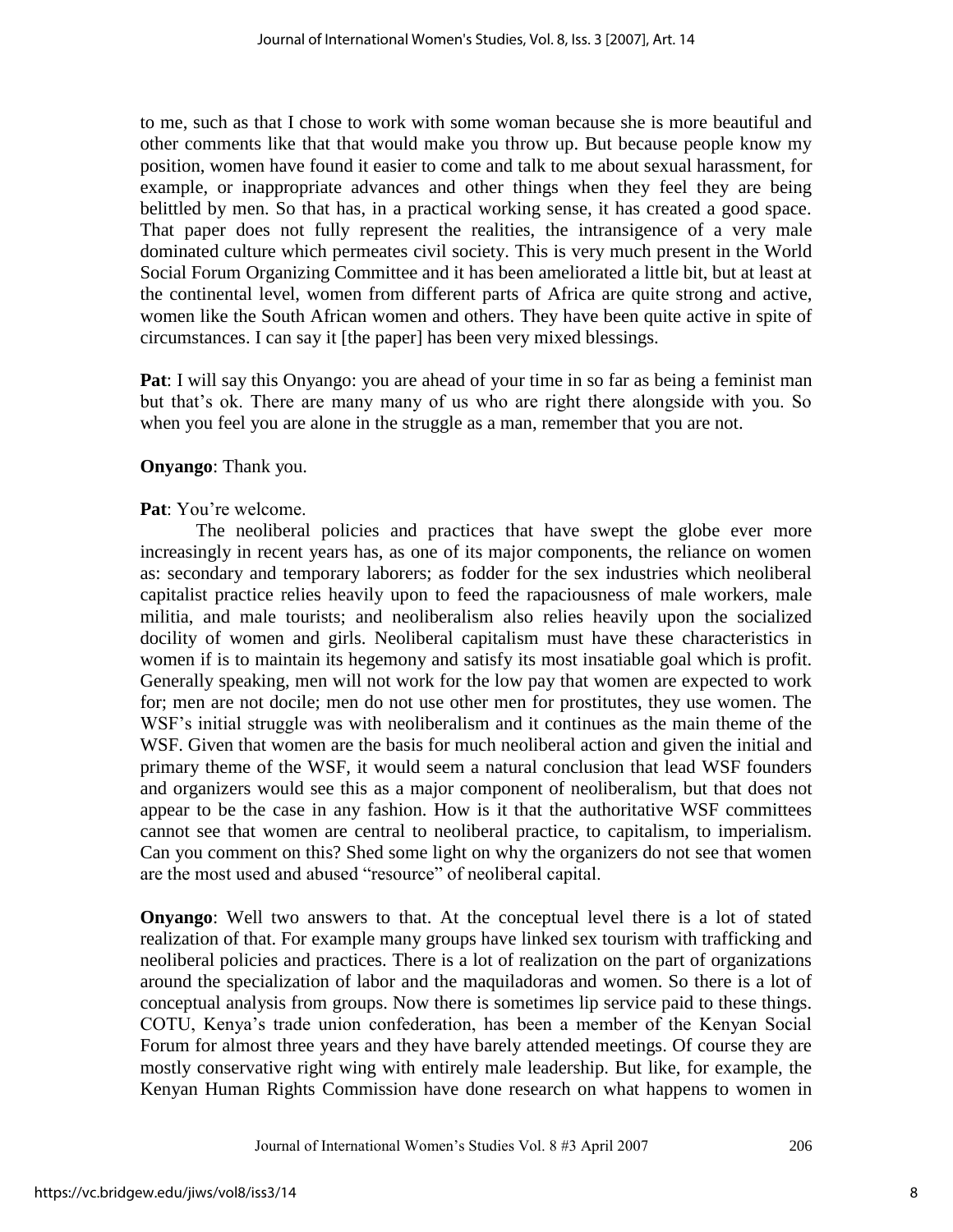the flower farms, how women are raped, sexually harassed, exposed to all kinds of toxins. And they have really done a great job. So you find that there have been snippets of an understanding of the centrality of women and their positions within the global capital order. But I don't think that issue has been owned by the World Social Forum to the extent that it should be. There are people who are active in these issues and they are very vocal, particularly Asian labor activists for women. But I don't think it has caught on at a global level as well as it should have. So that is something where we need much more of a struggle.

**Pat**: Roselynn Musa suggested a Women's Commission at the World Social Forum. She suggested it as a temporary measure at the Kenyan Social Forum. Was this implemented?

**Onyango**: No. Basically it was ignored. People were raising their critical eyebrows and basically ridiculing the whole concept by using the standard argument that "Oh, gender and women are cross cutting themes. They are included in each and every commission, they are integral to the work of the Organizing Committee itself so why should there be that?" The sad thing is that very few of the women supported that idea. That was one of the reasons why it didn't go far.

**Pat**: So these are the women whom you describe in your article as "who in a weird sense of bonding with their African BROTHERS rush to take up cudgels against their OWN SISTERS IN STRUGGLE".

**Onyango**: I have seen situations where somebody would come up and say something very specific about a person she has been talking about and then even before any man has spoken, the person who rushes with the cudgels in their hands to rubbish another woman is herself a women and they sometimes will be a louder voice than the man's.

 No, you see it is interesting because sometimes oppression is personal power. If [a particular woman on the Organizing Committee] is the only woman in the room she would go to the very loud feminist and say, "This is unacceptable, don't belittle me" and she will not take any baloney from men, either, who are trying to be oppressive. But sometimes, and this is more a question of NGO culture, people in organizations can't talk to each other because they are all trying to see who will be in control, who will be the boss. If somebody else comes to the fore and is another powerful voice in addition to myself, in a weird sense they believe their own voice will be diminished. So it is a sad situation because otherwise you would really have more empowerment. So there is an attempt by some to remain the superstar. You have to understand that the World Social Forum in Kenya is dominated by NGOs with their own turf such as AIDS, other gender concerns, the women's political caucus, women and children, whatever, and the sentiment is "How dare you, an NGO, come and talk about women. Who are you to talk?" I can also tell you that what some people say in public, but then, there is what they really believe. There are people who mouth platitudes, very feminist sounding, but they are actually very right wing, very religious and very Christian which can be very oppressive. Just the fact that someone is vocal and a woman doesn't mean that she is a feminist.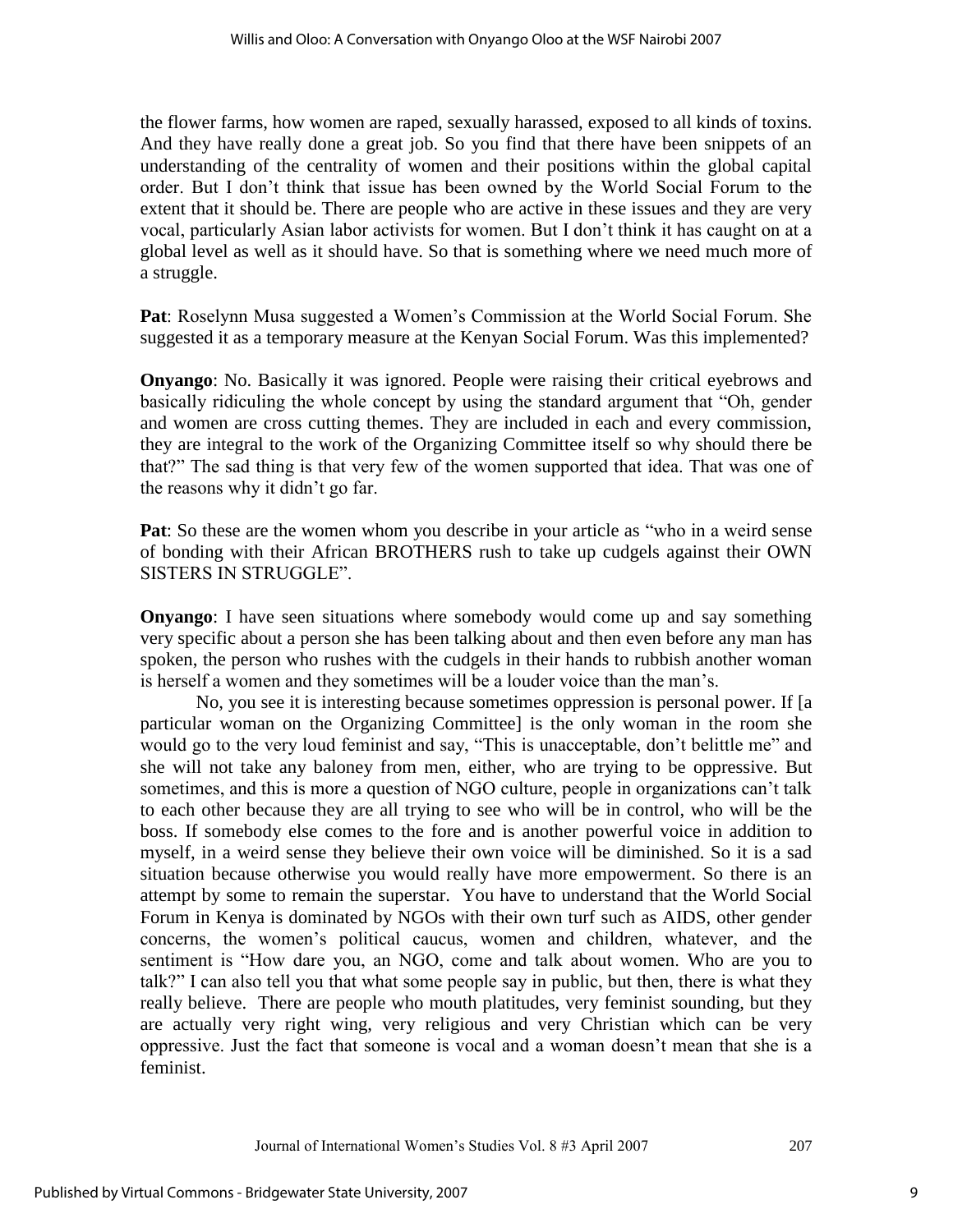**Pat**: What advice would you have for men (and the women who you describe in your paper as "Sadly, sometimes the most implacable foes of the feminist idea in the Eastern African region are some African women who in a weird sense of bonding with their African BROTHERS rush to take up cudgels against their OWN SISTERS IN STRUGGLE") who refuse to see that they bring with them to the WSF organizing processes the oppressive patriarchal practices and beliefs inherent in their patriarchal societies, thus re-inscribing the oppressiveness of second class status and all which that entails for women? What would you say to those people who are trying to bring gender equality to the WSF organizing processes?

**Onyango**: What I would say first of all is: one, that they should engage in a lot of selfreflection about their own socialization and assumptions that come from culture and the kind of people they have around them as friends as colleagues, how much they imbibe from them. Secondly, they should also learn from other struggles, you know from the Feminist Encuentros started in Latin America, from the North American feminist movements and if they say "That is too western" they should just go and see how the South African women who have fought at all levels, how they have dealt with the issues around gender and what experiences they have offered to the world and to Africa. And they should also look at the North African and Middle Eastern women who are activists. It is in the interest of men to accept this from their fellow sisters. Women [who take up cudgels against their own sisters in struggle] should not see other women as rivals, as enemies but as part of their own support system. Of course the best example is Margaret Thatcher, of whom many people said "This is a strong woman!" but who, I think she had, at most, two women ministers appointed and who passed some of the most sexist policies which impacted the movement. So they should also learn that just a woman being in power is not meaning that she is progressive or that her policies will empower other women. But most importantly, is to engage with people who at least understand these dynamics. Because the same women know how often they are isolated when they are sitting in power or in government or in state institutions. Just to give you a Kenyan example, the Minister of Health in Kenya is a woman and she was the first woman to run for president in 1997. She has a cabinet counterpart who is the Minister of Internal Security (the same guy who owned the stand at Kasarani that was mobbed by poor slum dwellers during the WSF) who in the colonial period was a police torturer, a colonial torturer. But what happened was this: she made a comment that was critical of that person, a political criticism. So this minister went on television saying "Oh this is a woman. Why is she always jumping up and down dancing" and he named the dance and he comes from another ethnic group and he is older than her. First of all he was very patronizing; secondly his statement was extremely sexist; and thirdly and it was tribal. But this woman is very savvy. So she organized some of the leading Kenyan women and she led a march of women to the minister's office. And she is very physical: she tried to eject the minister out of his office and what happened, and because the media, they hate him, they followed her and women were saying "Come out if you are a man!" and he had to sneak out the back, which didn't make him look very good. Then, of course, she had made a very powerful statement. But she was belittled as a woman, even though they are on the same level of the cabinet, by another member of the cabinet. She was able to make herself even more powerful by getting other women to support her and then, of course,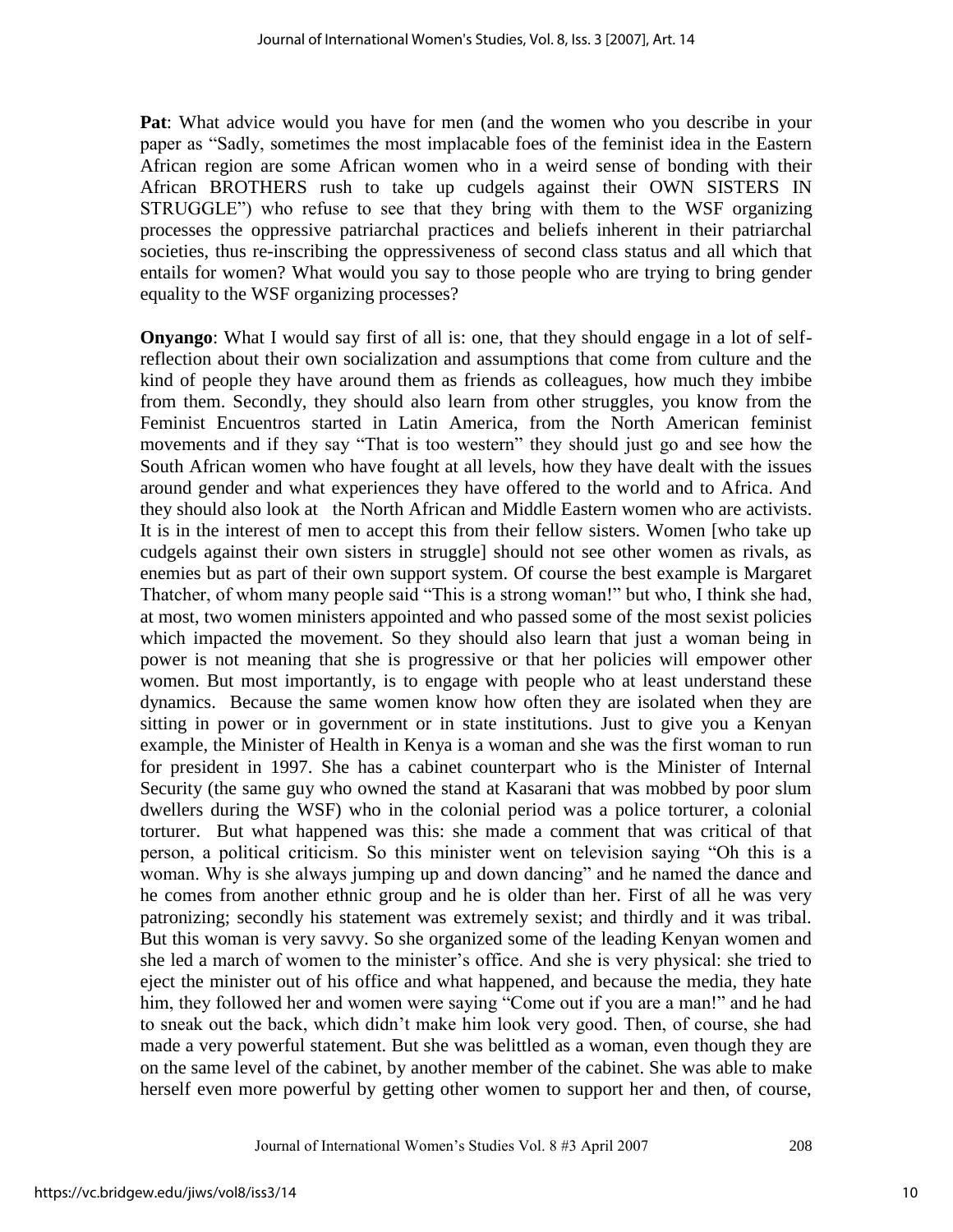she got a lot of support from across the bench. Although the flip side of this is that this Minister of Health is completely pro-life. So before you think positively, it is very conflicted. The funny thing about that is that she was pro-choice and then the pressure got her with the carrot and stick strategy.

**Pat**: Let me tell you about something Onyango. My own experiences after the Boston Social Forum in 2004 left me and many of my colleagues questioning the social forum as a venue for feminist work. At first I was willing to fight the men who refused to give women and "women's issues", such as violence against women, the same primary status as other issues such as water, war, immigrant's rights, etc. which are also "women's issues" but which the organizers appeared to see as gender neutral. But then, that struggle seemed to wear me out as yet one more struggle. I wanted to forget the social forum venue and work only in women's and feminist circles. Then I decided it was no good being a separatist; that if we women left the social forum arena men would have it all to themselves with, however, a substantial number of like-minded women, those whom, as you describe, baffle us over their "weird sense of bonding" with sexist and misogynist men. This is the intellectual process that I went through and many other women have faced similar internal struggles concerning the social forum venue. It makes many of us very sad that we must also fight those who are supposed to be our comrades in struggle. What do you say to the women, specifically feminists, who are close to or have already given up on the WSF and regional social fora because they see the gender inequities as either insurmountable, or they are tired of dealing with men (and those women) who just will not see the inequities, or those women who have experienced separatism as much more beneficial to their feminist work?

**Onyango**: Well I can say that, first of all, and I will go back to something I said before, that if you look at all those issues, the impact they have on all women is immense, is tremendous and this is the bread and butter of the World Social Forum. It is in the interest of women to stay within the World Social Forum and continue pushing that agenda [VAW] because it has more of an impact on women than any other group in society. Secondly, the World Social Forum is a contested terrain and, not just for women, but those from other social movements are feeling continually frustrated because the space is taken up by these NGOs which can multiply, can steal the language and appropriate the issues of the social movements so that these become part of *their* projects. Then you find that, for example, the corporations try to sneak back in as corporate sponsors. So unless the people stand and fight, I think we could be giving up a lot and again, at least Mumbai was supposed to be a watershed in terms of the participation of women and we should never give up certain gains that have been made, toeholds. And this is a product of the struggle, the nature of the struggle because the World Social Forum is at a crossroads. I was at a meeting of the Assembly of Social Movements. Some people are wondering whether or not the idea should not be transcended as something else. Because we can allow for example, the current Kenyan, president, who is a nice guy, but who is also very colonial to come and tell us how he oversaw the build up of the debt and said there was nothing they could do but now can come back in hindsight as an attack. And yet, there are certain other voices who are more radical.